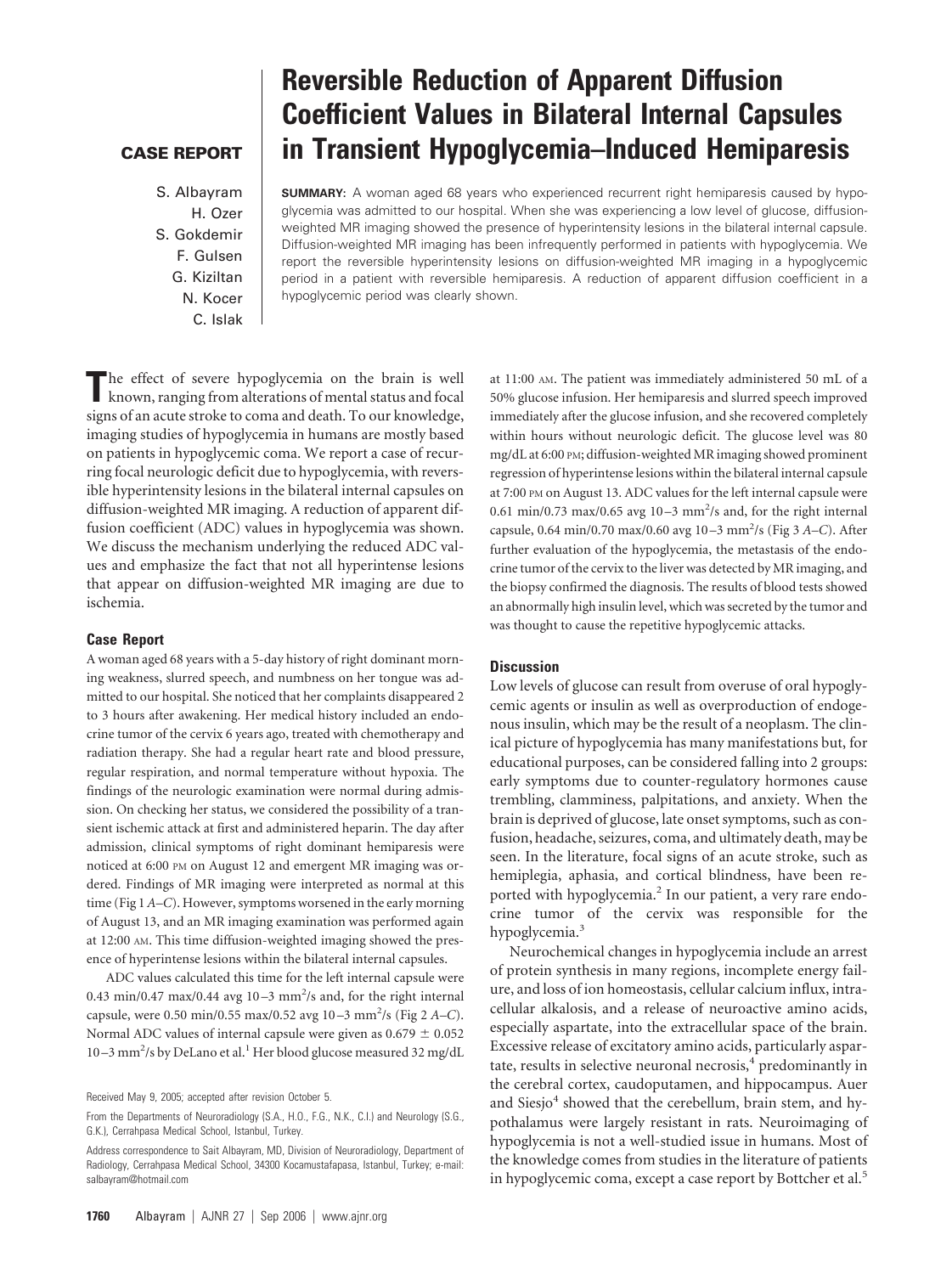

**Fig 1.** *A–C,* Axial T2 (TR/TE, 3500/111 ms; number of excitations, 2) diffusion-weighted MR images  $(b = 1000 \text{ s/mm}^2$ ; TE, 97; gradient strength, 24mT/m) and ADC map are interpreted as normal at this time.

Fig 2. MR imaging was performed at 12:00 AM on August 13; glucose level was 32 mg/dL at 11:00 AM. MR imaging was performed when the patient had hemiparesis. T2-weighted MR imaging (TR/TE, 5810/116 ms; number of excitations, 2) (*A*) shows suspected hyperintensities within the bilateral internal capsule. Diffusion-weighted imaging  $(B)$  (b = 1000 s/mm<sup>2</sup>; TE, 110; gradient strength, 24 mT/m) shows the presence of hyperintense lesions within the bilateral internal capsule. ADC values (*C*) calculated this time for the left internal capsule are 0.43 min/0.47 max/0.44 avg  $10 - 3$  mm<sup>2</sup>/s and, for the right internal capsule, are 0.50 min/0.55 max/ 0.52 avg  $10 - 3$  mm<sup>2</sup>/s.

Fig 3. MR imaging was performed at 7:00 PM on August 13; glucose level was 80 mg/dL at 6:00 PM. The patient's hemiparesis improved immediately after the glucose infusion, and she recovered completely within hours without neurologic deficit. T2 weighted MR image (TR/TE, 4000/116 ms; number of excitations, 2) (*A*) shows no signal intensity changes. Diffusion-weighted MR image ( $b = 1000$ s/mm<sup>2</sup> ; TE, 113; gradient strength, 24 mT/m) (*B*) after recovery shows prominent regression of hyperintense lesions within the bilateral internal capsule, and ADC values (*C*) for the left internal capsule are 0.61 min/0.73 max/0.65 avg 10-3 mm<sup>2</sup>/s and, for the right internal capsule, are 0.64 min/0.70 max/0.60 avg 10-3 mm<sup>2</sup>/s.

Findings of CT scans of the head on admission were often unremarkable in the reported cases, but in time, some acutestage and chronic-stage changes have been demonstrated. In the acute stage, the changes varied from subtle decreased attenuation of the basal ganglia to diffuse brain edema, as severity of the hypoglycemia increased. In the chronic stage, diffuse brain atrophy and dilation of the ventricular system have been noted. MR imaging findings are comparable to the CT findings, mainly involving the cortex, internal capsule, basal ganglia, and hippocampus.<sup>6-10</sup>

Diffusion-weighted MR imaging detects change in water diffusion with cellular dysfunction and primarily identifies early ischemic changes in stroke. Infarction is the most common cause of such a hyperintense lesion on diffusionweighted imaging. In hypoglycemia, the incidence of cytotoxic edema, shrinkage of the extracellular space as a result of hypoglycemia, and failure of the ionic pumps cause the hyperintense lesion on diffusion-weighted MR imaging.<sup>11</sup> ADC reductions similar to those seen after ischemia occur in hypoglycemia, status epilepticus, spreading depression, and excitotoxic brain injury, pathologic conditions characterized by a significant shrinkage of the extracellular space volume.<sup>11</sup> However, status epilepticus and spreading depression in normal brain are conditions that are not associated with energy failure, and the ADC changes are reversible. Glucose deprivation leads to severe brain energy failure and a reduction of cell membrane ionic pump activity, as does anoxia/ischemia, but the topographic and temporal evolution of hypoglycemic brain damage is different from that of anoxia/ischemia.

In the literature, the changes seen in hypoglycemia detected by diffusion-weighted imaging are described as abnormal cortico-subcortical diffusion-weighted MR images, transient hyperintensity lesions in the bilateral internal capsules and corona radiata, and hyperintense signal intensity of the basal ganglia, hippocampus, and cerebral cortex.<sup>9,12-16</sup> Three authors also mentioned the ADC mapping of their patients. Aoki et al<sup>13</sup> stated that the result in their patient was consistent with the animal study of Hasegawa et al, $^{11}$  which showed that severe transient hypoglycemia causes reversible change in the ADC of water. Finelli<sup>7</sup> mentioned the hypointense signal intensity in the basal ganglia on the MR imaging ADC map but did not give ADC values. Maekawa et al<sup>16</sup> reported that ADCs decreased on the bilateral occipital lobes in the early phase, followed by a gradual recovery 14 days after the insult.

Transient hyperintensity lesions on diffusion-weighted MR imaging in the bilateral internal capsules due to hypoglycemic coma were reported by Endo et  $al<sup>14</sup>$  in the Japanese literature. To our knowledge, our case is the first one that presented only the reversible hyperintensity lesions in bilateral internal capsules without hypoglycemic coma. Recently, BotCASE REPORT